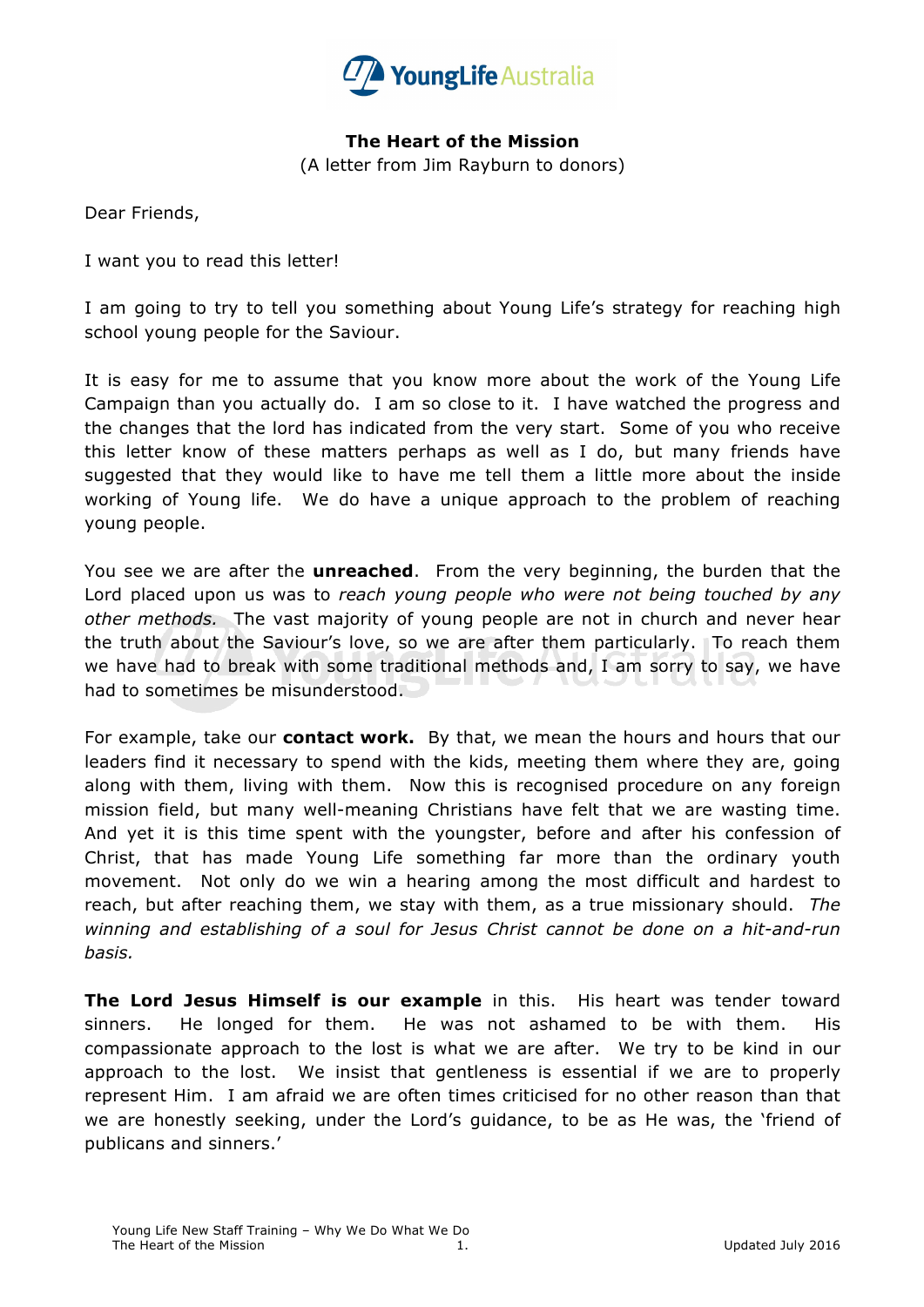

Many people ask us about our 'Bible Clubs.' We do not have any! In Young Life, we have given years of prayerful study to this matter of the right kind of a Christian meeting for kids. What we call a young Life club is actually a Gospel meeting for high school young people. It is perhaps different from any meeting you have ever been in. But the differences are in small things. We sing, pray, and preach the Gospel in an atmosphere of friendly informality. The meeting is deliberately placed at their level. The language is that which will be understood and impressive to a modern adolescent. We avoid the clichés of evangelical terminology and *present the sweet story of how Christ died for our sins in simple terms, which young people can understand and appreciate.*

The Young Life club is but a phase of this work. There are weekend camps, parties, rallies, high school assemblies and our intensive Bible study units. Then there is our summer ranch program conducted on our three nationally famous Colorado ranches where more than one thousand young people are winsomely challenged with the Saviour's claim on their lives.

There are the leaders. We maintain a **high standard of our leadership;** all of them carefully trained in our own approach to evangelism. These men and women are not selected because of some personal charm or magnetism. There is *a deeper quality that makes for a successful Young Life worker.* It is sincerity, warmth, a personal walk with the Lord Jesus Christ, a desire to see this hard job done for His glory!

There you have the three important phases of the Young Life strategy:

- The emphasis on the direct and friendly contact with the high schooler. The emphasis on follow-up, follow-up, and follow-up.
- The leaders; trained, skilled, dedicated people willing to put up with kids, to live and play with them.
- The gracious, informal gospel meetings featured especially in our Young Life clubs, our camps and summer ranch programs.

There is much more to be said about Young Life strategy, but *the most significant thing is not the technique or the people. It is, this true compassion that comes from above.* Much of the gospel work today is hindered by the severity of its attitude toward the lost.

In Young Life, we try never to forget that Jesus 'looked on the multitude and had compassion on them.' We keep always before our minds that when He mingled with sinners, He did not condemn and judge. He treated them as friends. He longed for them to be His friends. We do too! He has led us that way. That is why a Young Life leader knows more young people than anybody in town. That is why he or she spends hours and hours sitting around soda fountains, going to ball games, wandering around the campus – doing things that may look kind of silly! But they are not silly, they are